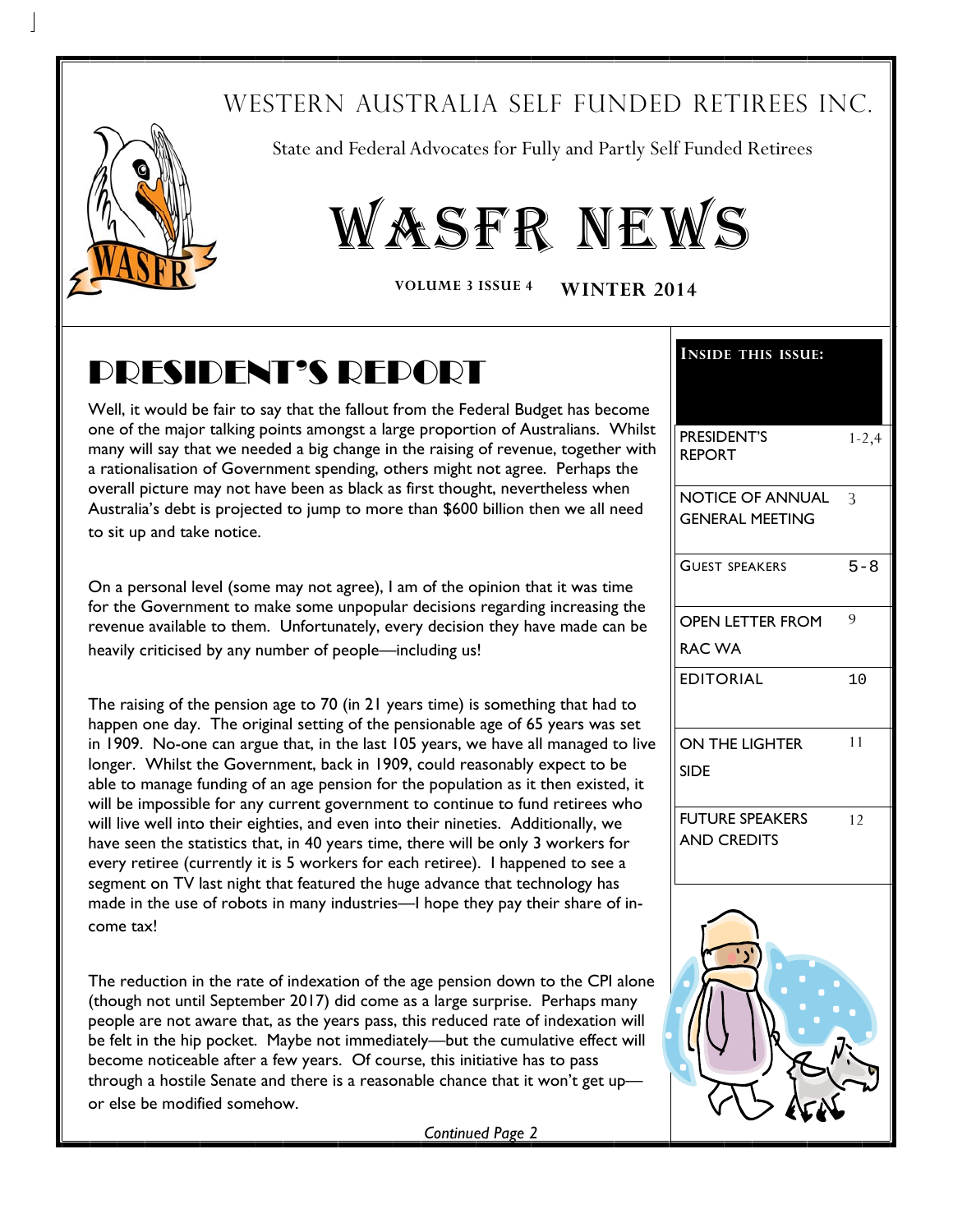#### **PRESIDENT'S REPORT** *Continued from Page 1*

The \$7 Medicare co-payment has many critics. Perhaps the overall philosophy can be said to have some merit (we do pay a similar copayment for prescriptions), but the many hardship cases that are being spoken about in the media will almost certainly result in a drastic watering down of the original decision—or it could even be defeated in its entirety.

The situation with the proposed deregulation of University fees, plus an increase in the interest rate being charged, has certainly met with howls of anguish. There are sound arguments why this decision was taken, but there are also several hardship cases that say it is extremely poor government. Many of us have grandchildren who are going to be affected by this issue and, I suppose, some of us are wondering if we are going to be asked to assist financially. If so, we should all remember that, one day, it will be their money anyhow!

There are changes to the Commonwealth Seniors Health Card, Account Based Pensions, costs of aged care establishments, increases in the excise payable on fuel, costs of prescriptions under the PBS, together with other changes that we will just have to get used to.

On a brighter note, we should be grateful that some recommendations from the Commission of Audit have not been taken up: rejection of including the value of the family home in the Assets Test is one that we should all be grateful for. There are also changes to superannuation that could have been introduced—thank you Tony for not doing so. Some of you are aware that one recommendation was to increase the taper rate for additional income from 50 cents in every dollar to 75 cents when calculating entitlement to a part age pension—we should be thankful that this was not accepted.

There are other issues that you would be aware of, and I am sure that many of us have mixed feelings about this Budget—and this Government. However, we could not have continued to go on as we have done in this past. Some things had to be changed. Wasn't it Paul Keating who said "We got the recession we had to have."?

Having said all the above, you may be interested to know that, soon, we will be considering what issues we are to include in our Federal Pre-Budget Submission for 2015-2016. Yes, even though the 2014- 2015 Budget has just been announced, it is time for us to think ahead for the next one—it has always been our intention to finalise any Pre-Budget Submission before the end of October in order to allow distribution in November/December.

*Continued Page 4* 

#### **YOUR COMMITTEE**

#### **President:**

Ron de Gruchy: Ph. 9447.1313

#### **Vice-President**

Colin Atkinson

#### **Secretary:**

Position vacant.

**Treasurer and Editor:** 

Margaret Harris: Ph. 9381.5303

#### **Committee:**

Bob Dewar

Joe McPhail

Ian Moller

Vera Payne (Membership and Speaker

Liaison)

Rosemary Stevenson

Margaret Walsh

John Yeatman

#### **Meetings:**

Meetings start at 10.00 am and are held at Cambridge Bowling Club, Floreat Sporting Precinct, Floreat on the Second Friday of each month excluding December and January.

#### WASFR NEWS

Material for inclusion in the Newsletter should be sent to:

#### **Address:**

Margaret Harris 201 Bagot Road, Subiaco, 6008 Phone: 9381.5303

Email: marg39201@optusnet.com.au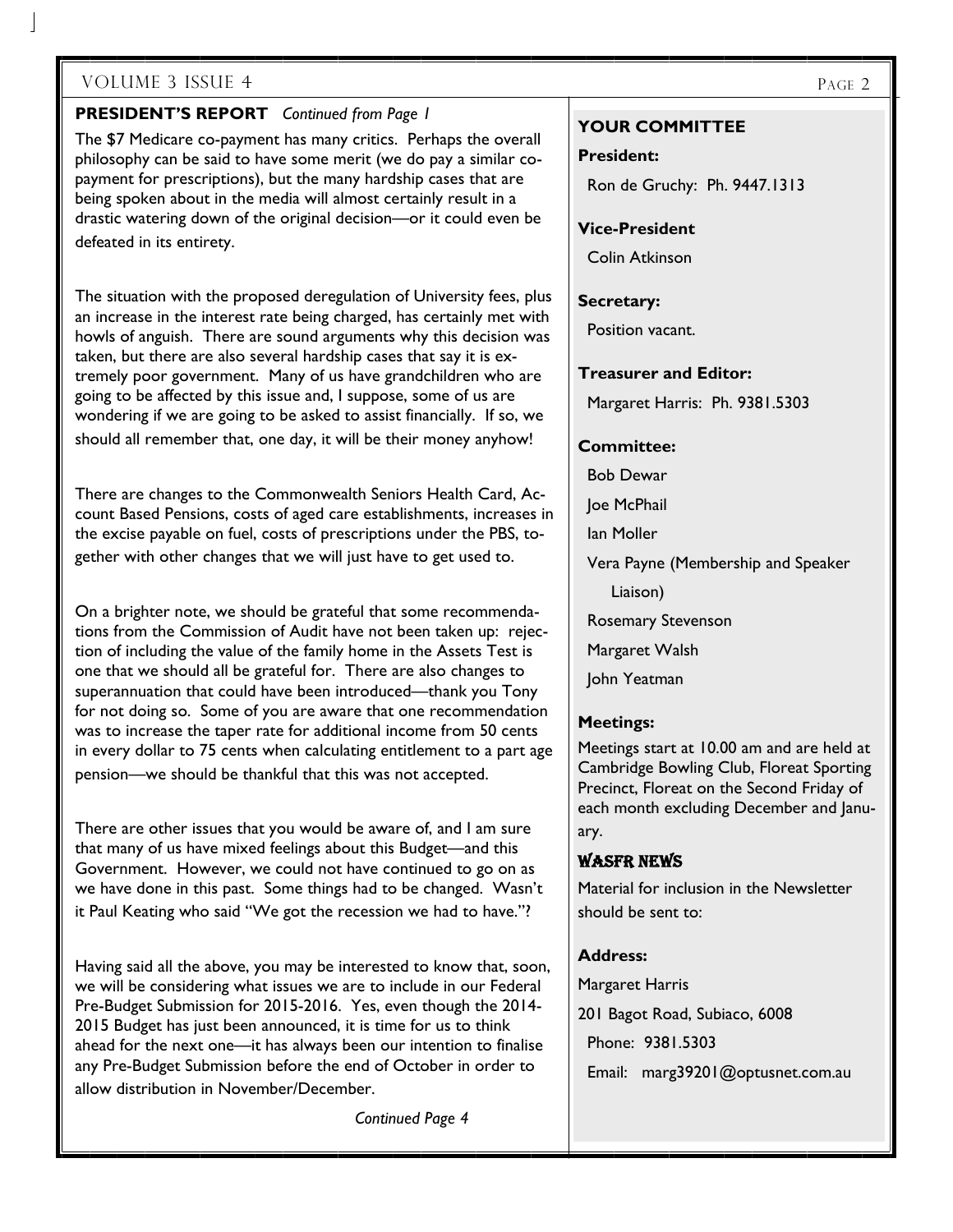#### NOTICE OF ANNUAL GENERAL MEETING

Notice is hereby given in accordance with the Associations Incorporations Act (1987) ("the Act") that the Annual General Meeting of Western Australia Self Funded Retirees Inc. will take place at the Cambridge Bowling Club, Chandler Avenue West, Floreat, on **FRIDAY 11 JULY 2014**,

commencing at 10 a.m.

#### **AGENDA**

- 1. Opening and Welcome
- 2. Apologies
- 3. President's Report
- 4. Treasurer's Report
- 5. Election of Office Bearers Returning Officer has been appointed in accordance with Clause 11.5.2 of the Constitution The positions of President, Vice President, Secretary and Treasurer are vacant Positions for Committee members are also vacant (Clause 9.1 of the Constitution applies)
- 6. General Business
- 7. Close

#### GENERAL MEETING TO FOLLOW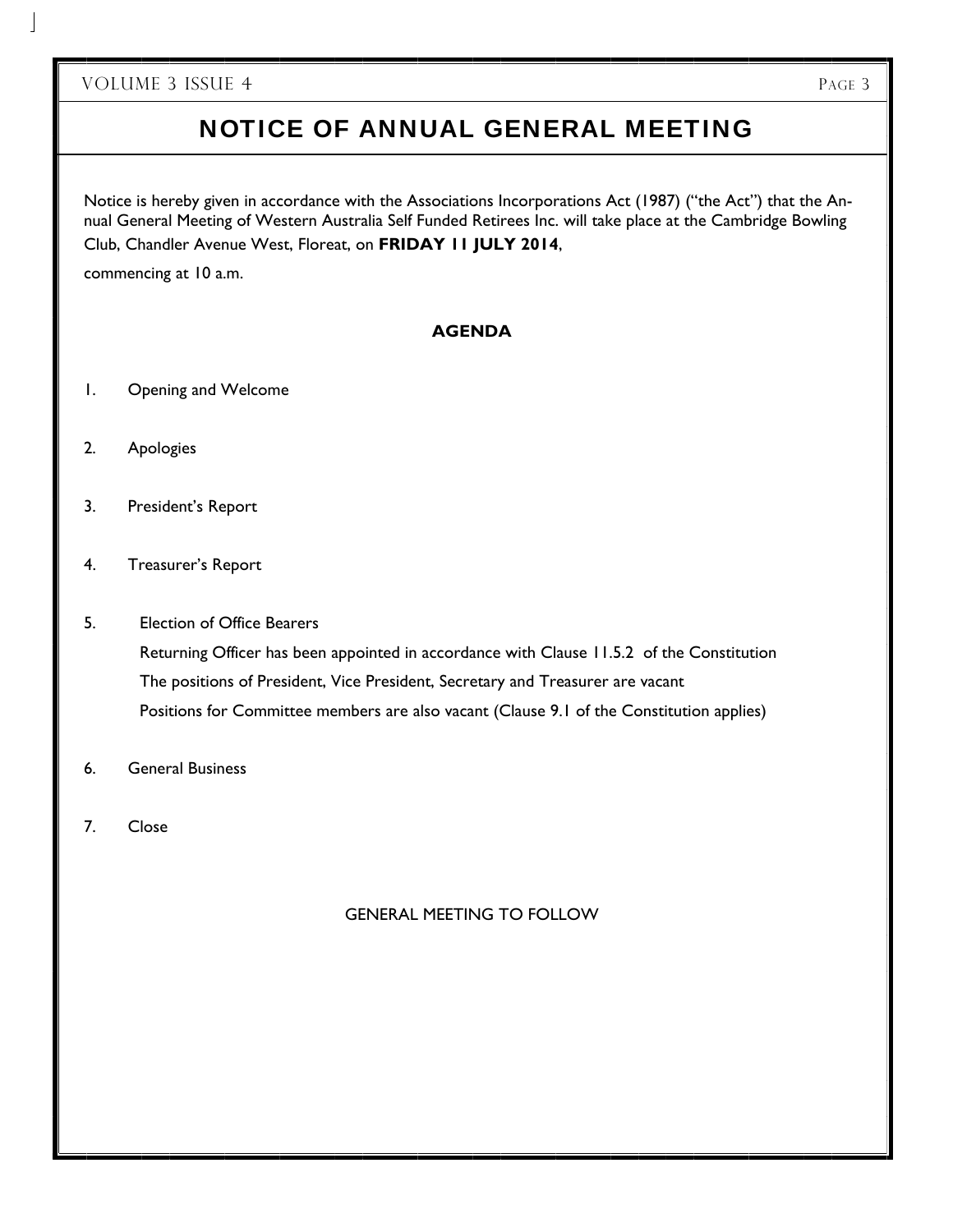#### **PRESIDENT'S REPORT** *Continued from Page 2*

If anyone has a particular concern about any issue affecting our age group then please pass on the details to a member of the Committee—A small word of caution here: we don't need a lengthy shopping list of problems (we don't believe in "ambit claims").

The WA Seniors Consultative Forum continues to meet three to four times each year and there still remains a level of support for the various retiree organisations to work together.

Our website is up and running and we are interested to hear any comments there might be from those of you who have taken a look at it. \*\*

Our 2014 Annual General Meeting is scheduled to take place on 11 July and, once again, we are calling for volunteers to serve on our Committee. There is not a lot of work involved and we would value some input from those of you who are interested in the wellbeing of retirees. The Committee meets on the Friday before the General meeting (same venue) for about one and a half to two hours.

Finally, a quote from Dr Seuss "Today was good, Today was fun. Tomorrow is another one".

*Ron de Gruchy 30 May 2014* 



**\*\* TO VIEW OUR WEBSITE JUST GOOGLE:**

*W A SELF FUNDED RETIREES* 

#### **AND LOOK FOR THE LINK**

#### *FEDERAL BUDGET 2014 AS IT AFFECTS SELF FUNDED RETIREES (e & oe)*

*(prepared by Sid Breeden from information in The West Australian (14 May) with some clarification by Michael Keenan's office) Of course, all of these proposed changes must be passed in the Senate, which at the moment appears unlikely.* 

#### **Seniors Supplement (\$876 single, \$1,320 couple)**

 CSHC holders lose supplement after June 2014 final payment.

#### **Co-payment \$7—up to \$70 p.a. each for GP + out-ofhospital pathology + imaging services**

 10 visits (\$70) applies to a combination of the three nominated categories' services (NOT just GP)

#### **PBS Prescriptions**

 \$5 extra (80c for concession card holders) until safety net is reached.

#### **Petrol excise**

 About 1c/litre additional petrol excise, increasing twice a year with CPI.

#### **Private Health Insurance Rebate**

 Thresholds frozen so over time increasing income may lower or remove eligibility for rebate.

#### **CSHC**

 Current and future WASFR members who do not hold a CSHC will find it more difficult to qualify because untaxed\* income will become part of the threshold (\*Account based pension which we've already paid tax on). Current holders are protected by "Grandfather clause" and unaffected by new eligibility rules.

#### **CSHC Thresholds**

 Thresholds \$50,000/\$80,000 stay with recent CPI increases rule.

#### **Aged Pension**

Will be more difficult to access.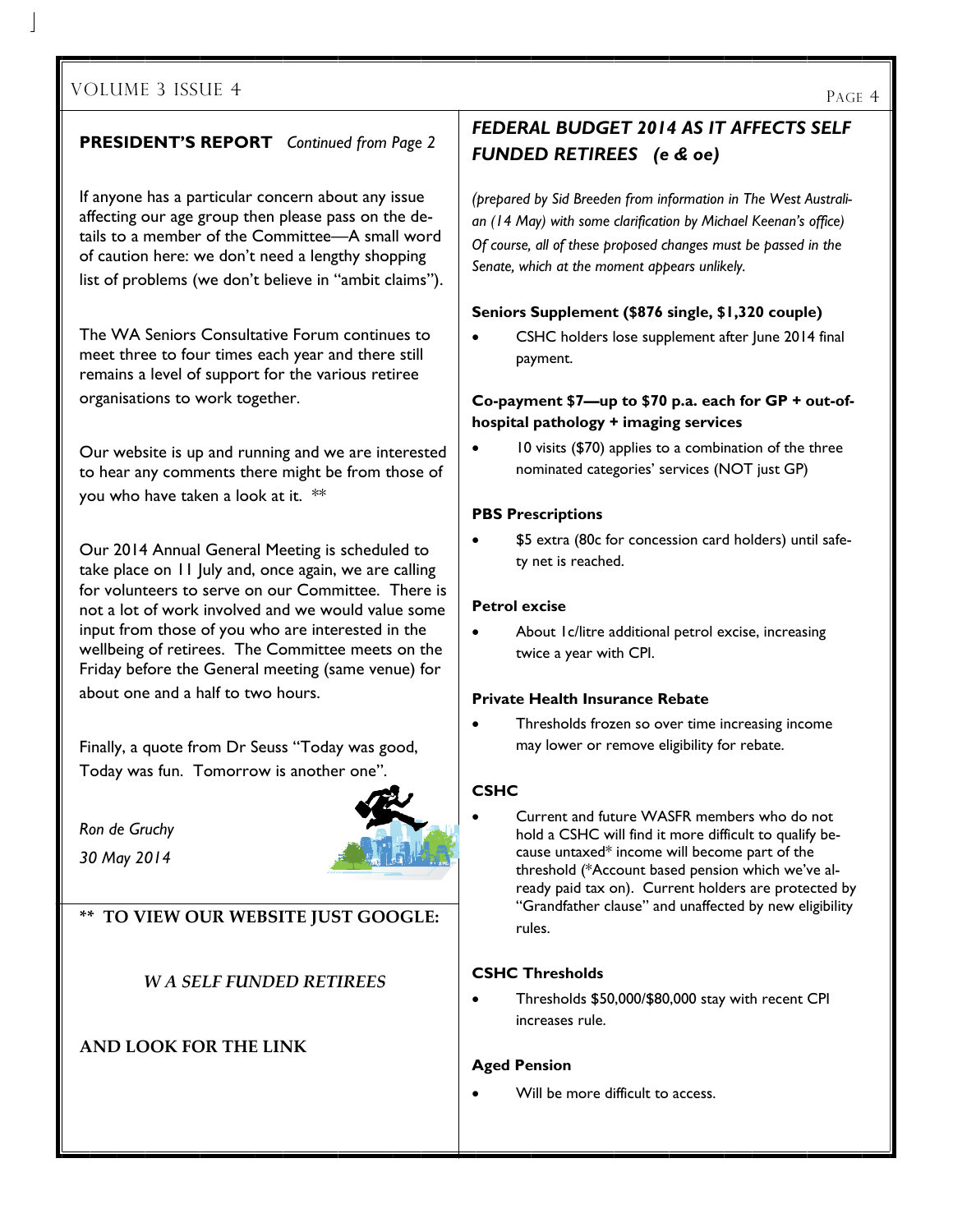### GUEST SPEAKERS

### **MEETING: 14 MARCH 2014 "USING YOUR MATURE VOICE" MARY SHERBORNE:**

Mary Sherborne has an Associate Diploma in Speech and Drama teaching and is a member of the WA Association of Speech and Drama Teachers. She has experience in teaching adults, seniors and children. She stressed she was not a speech therapist.

*As we get older, we notice loss of muscle strength in our bodies. It might be harder to climb the stairs or run for the bus or lift heavy parcels. Lots of people do something about that – they go to the gym or start exercise programmes to maintain muscular strength and physical flexibility.* 

*But most people don't realize that their voices are aging too. Speaking is an activity that is so natural and automatic that most of us aren't even aware of how our voices sound, or that they are changing.* 

*Speech is a physical activity. With age, the muscles and cartilages that you use to speak can lose bulk and elasticity, and the voice starts to sound 'old' – it might be softer or a bit quavery – lacking the firmness and strength of a youthful voice. Or you might find that you are losing breath capacity and control, and when you speak you have to take a breath more often, so the words don't flow as well as they should.* 

The above are Mary's own words to introduce herself. Her brother James, who accompanied her to our meeting, is a teacher of English as a second language.

Mary warned us that during the morning we would be asked to do some exercises – voluntarily, of course, and not if it was medically inadvisable.

Mary said the spoken voice is the most efficient and effective means of communication we have available to us.

Other means of communication suggested by the audience include body language, sign language, semaphore, and written communication, e.g. email. But, the most effective and immediate is the spoken word.

Take the word "No", and think of the different meanings this word can have, simply by changing the tone of your voice.

We learn to speak at a very early age by observation and imitation; our speech improves as we get older, and by the time we are in our teens we have mastered the art of speaking. We do it all the time – from the moment we get up in the morning until we retire in the evening.

Usually we do not think about HOW we speak – it comes naturally – but to speak properly we must use the whole of our body. We should be relaxed, watch our posture, concentrate on our breathing, and the need to amplify the sounds we make that form speech. And the changes that happen in our bodies as we age change the way we speak. There are disadvantages if we allow our voices to deteriorate as we grow older – if we do not speak distinctly and cannot readily be understood we will lose the interest of our audience; if we speak softly we cannot be heard; and if our voices sound old we will be thought of as old.

Then we came to the interactive session. Mary asked us all to stand (if we wanted to  $-$  and almost without exception we did).

We were asked to stand relaxed with our hands by our sides and copy the sounds she made, taking special notice of our posture and breathing and the use of our lips, sounds like "ma, ma ma, and ma ma ma, and la, la la and la la la.

We were shown how to "throw" our voices without actually shouting – bring your voice up from your diaphragm – thus allowing your voice to be heard without straining the vocal cords. This is how people using their voices professionally make it all sound so easy.

j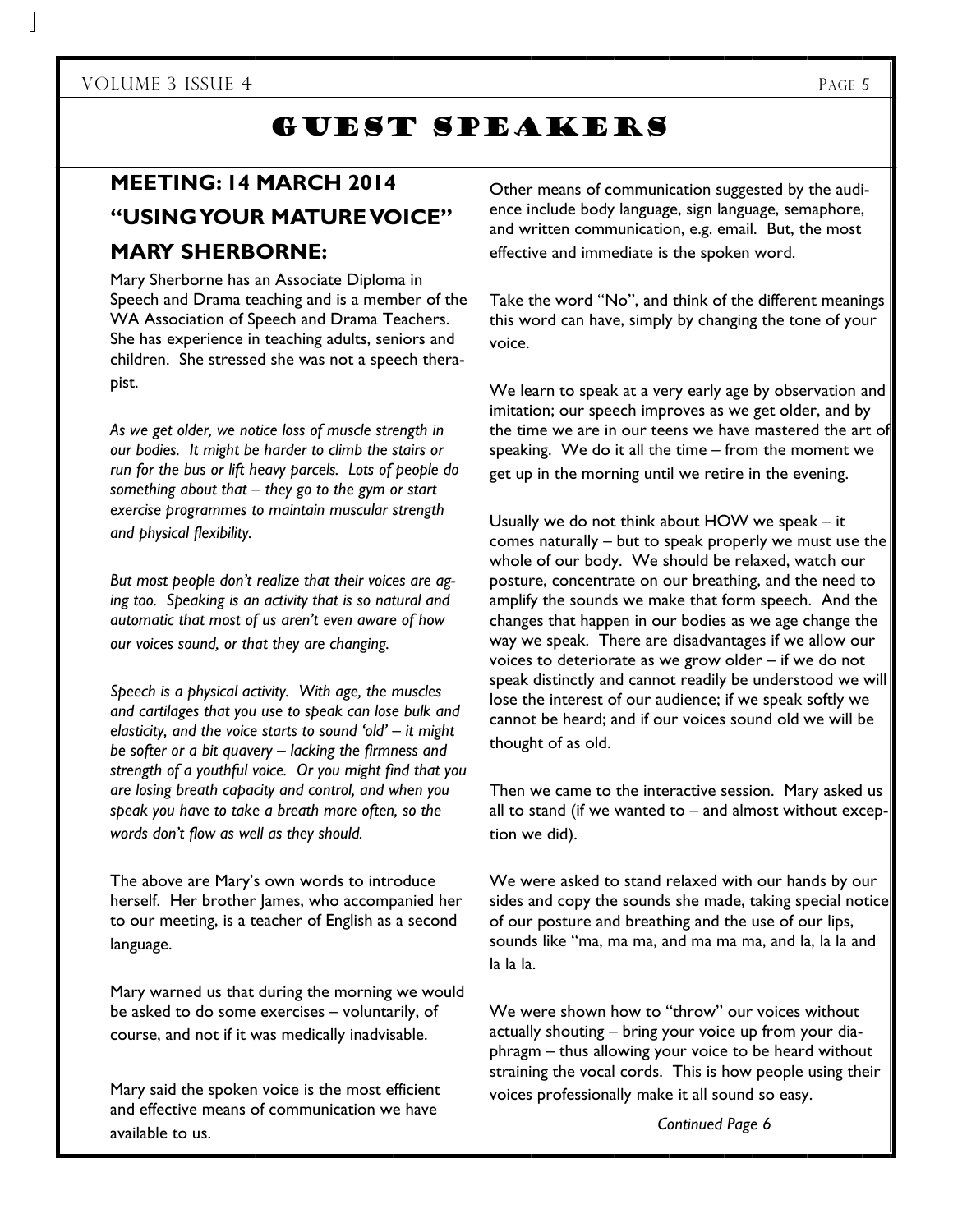Practice: Practise every day. Practice does make perfect. In no time, all the exercises shown to us by Mary will help the quality of your voice.

Mary certainly 'practises what she preaches'. Her diction was perfect and she was a delight to listen to. And no-one had any trouble hearing her.

Mary's business is called *PEAK SPEECH*  and her phone number is 9221.3911 and her email address is:



mary@peakspeech.com.au

And website : www.peakspeech..com.au

*Margaret Harris* 

#### **MEETING: 11 APRIL 2014 KEN EDWARDS GARVAN FINANCIAL PLANNING**

With 75 avid listeners, our April Guest Speaker, Certified Financial Planner Ken Edwards, generously regaled us on matters financial until well past our normal 12 noon finish. At 71, Ken says that if he were not still working, he would be a WA Self Funded Retiree. He works 3 days a week with Garvan Financial Planning Northbridge (*which does not take commissions*) and travels extensively at home and abroad. He left the meeting with a WASFR pamphlet.

The wise Roman, Cato, observed that while work stops, expenses don't. Retirees basically want a regular and dependable income, access to their money, and security. (And hopefully, a bit left over for our offspring).

Ken began the talk by asking for a show of hands in response to the following: Who pays tax? Who has an account based pension or an allocated pension? Who has an accountant and who an administrator? (Almost if not all, have an accountant) Who has investment property? Is the intention to sell or to keep it? Who runs a small business? Who gets an age pension (or part of)? Who has given an Enduring Power of Attorney to anyone? Who has considered aged care?

Income resources for retirees may be from an allocated pension, from a super fund, from term deposits, from rents, from share dividends, from managed funds, from

an overseas pension or from an age pension.

Why have Superannuation? Because there is no tax on any income, including investment earnings. There is also no tax on capital gains. (Of course, these taxes are paid up-front when the Super Fund is first established). *Ken said that hardly any of Garvan clients pay tax.* He talked at some length on why people from age 55 should have Super, but most of us are well over that age and there are currently constraints on taking out or adding to Super after age 75.

Many people have Self-Managed Super Funds (SMSF); in Australia this figure is about 30%. But, opined Ken, a lot of people shouldn't have them! He believes they are paying a high cost by not having fund managers, who may be costly—and the charges are not always disclosed—but it is the NET RETURN which matters. There has been strong long-term growth, and the Global Financial Crisis had only a limited impact, although it was actually during the GFC that so many people started managing their own Super Funds.

In a SMSF the costs are not insignificant. You must pay for an accountant and an auditor. But if there is a problem, you as the Trustee are held responsible. Regarding the question of preference between accountant or administrator, the administrator, unlike the accountant does SMSF only. The accountant may not be as well versed in SMSFs.

We know that even a part pension is valuable. But on a full pension the comparable investment figures for the same return are staggering. On an 8% investmentreturn, one needs close to \$274K investment to get the equivalent of the single pension (close to \$22,000 per annum), or \$413K investment for a couple (\$33,000 p.a. pension). However, very few of us are getting an 8% return. On a 4% return, the figures are \$548K needed for singles and \$826K for a couple. Additionally, even a tiny amount of pension secures the not insignificant pensioner discounts.

One of the major worries of SFRs is that the money will not last as long as we do.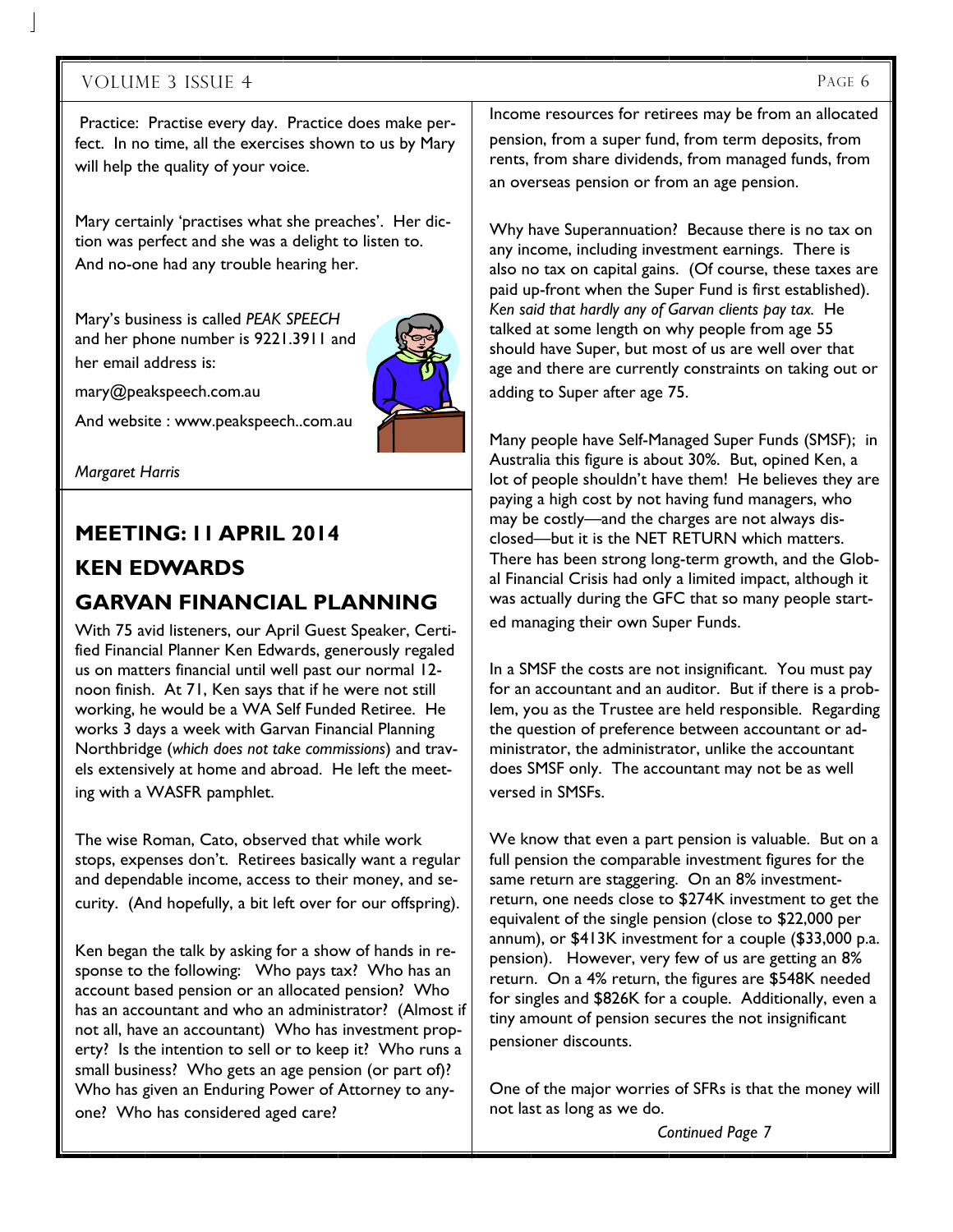#### **MEETING: 11 APRIL 2014**

#### **KEN EDWARDS (cont.)**

 But risk is viewed differently by different people. Term deposits don't generate much money, but they are safe—although, of course, cash is subject to inflation. *Loss is always felt more acutely than gain,* and this even more so by retirees. Invest where you are comfortable, but do your risk assessment first. **Diversify your investments!** As well as Australian stocks there are global shares, which have done very well—especially so, surprisingly, European shares.

Ken spoke about specific stocks, and then illustrated where Australian SMSFs are currently invested: Cash 29%, Australian shares 32%, Managed Funds 17%, Property (which has increased in value enormously) 15% but only 1.1% of this in residential property!), Other 7%. In that "Other" there is virtually no global investment please reread the last sentence in the above paragraph for the import of this. He pointed out that Telstra has been giving a good return, even though the capital is down (and don't those of us who bought at over \$7 a share, know it!).

Garvan pride themselves on their in-depth research. Not one of their investments has folded in the 26-year life of the company. There are regular updates from economists of major banks, as well as meetings with people who invest the money, including overseas managers.

Many changes can affect our lives: on a personal level, on Government levels, and in the investment market. There are proposed changes to legislation from January 2015, e.g. higher interest rates will incur higher deeming rates. Ken touched on the matter of aged care (we have had several speakers on that subject and will have more), informing us that one of the changes from 1 July will be the elimination of the low/high care delineation there will be only one type of aged care. There will be a wholly refundable Accommodation Bond, with a maximum of \$550K, but in addition there will be a basic care fee, a means-tested fee, an extra services fee, etc….and even with the Age Pension there will be a shortfall. To sell or not sell your home? Expert advice should be sought; Aged Care will be a complex area.

Ken again stressed the need for an Enduring Power of Attorney, because the chances of "losing our marbles" increase as we age. (We have had excellent speakers on that subject also, together with the Advanced Health Directive—Living Will, but as rules and regulations change, we will re-visit these topics). And what tax might your beneficiaries pay? Is there a better way for you to invest for them? So many questions for us all to ponder, so many decisions to make.

But that's not all. Garvan also provides Travel insurance. You might like to compare their prices.



#### MEETING: 9 MAY 2014

#### ERIKA PERSAK

*Vera Payne* 

#### THE KERRY STOKES COLLECTION

Erika Persak, the Executive Administrator of the Kerry Stokes Collection was our guest speaker in May. Erika has worked for Mr Stokes for seven years. There is a full time staff of seven people employed solely to take care of the collection, which is spread around eight sites in Australia. The collection is vast—it contains 20,000 items and is increasing.

Like John Paul Getty, Kerry Stokes "had no plan at all but just took it a day at a time. I never thought I would have to build a museum to house it."

There is a gallery in West Perth which is not open to the public. Items in the collection, predominantly maps and manuscripts are made available to academics, students, and "important people" who have an interest in specific subjects. When asked, Erika was not able to put a value on the collection, but as you can imagine the entire collection is insured for many, many millions of dollars.

As we all know Mr Stokes has fingers in more pies than we can dream of. His media interests are well documented, but this basically very private man is also Chairman of the National Gallery of Australia and the National War Museum in Canberra.

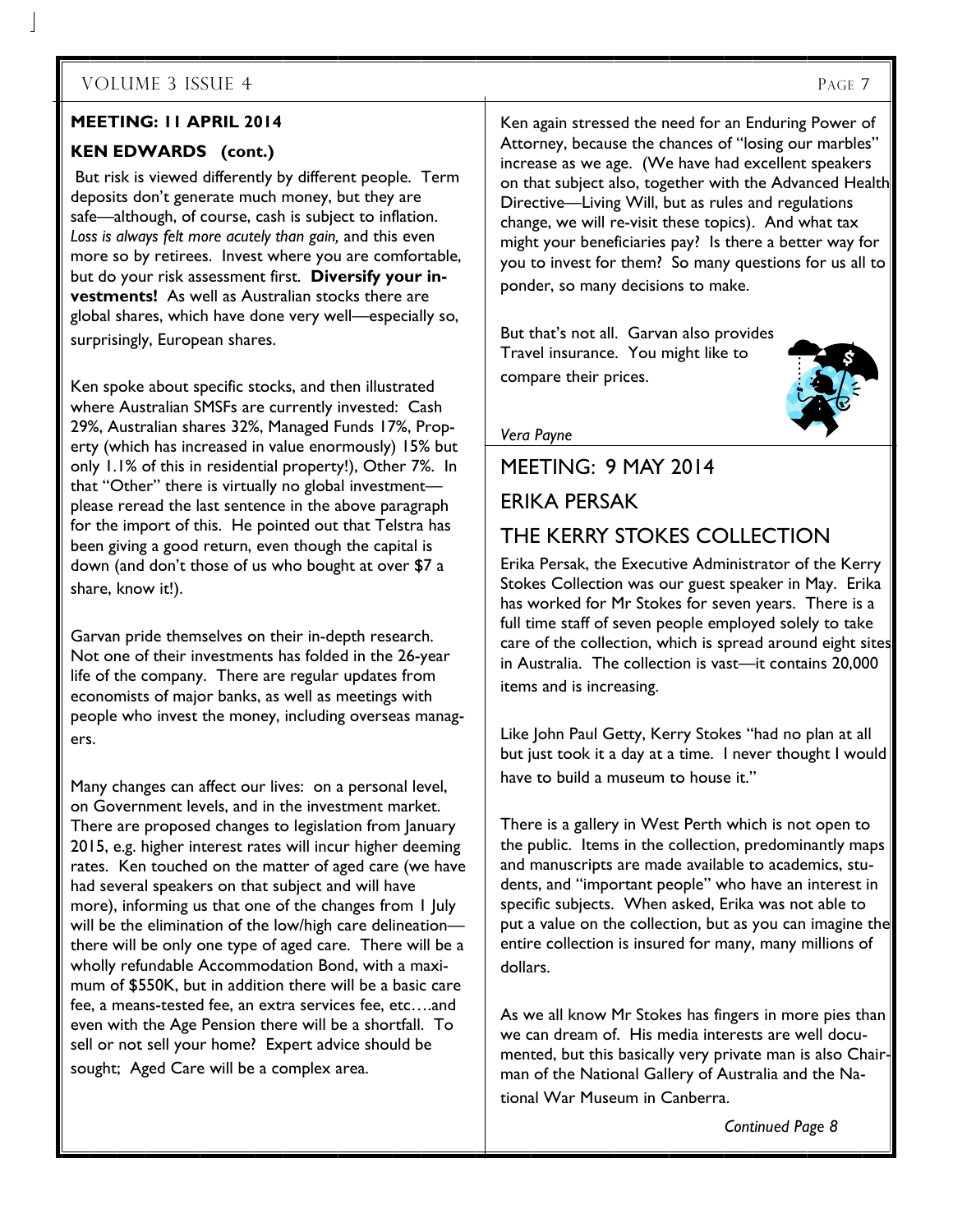#### **MEETING: 9 MAY 2014:**

#### **ERIKA PERSAK**

Items from the collection are lent to galleries all around the world—New York, Philadelphia, London, Oslo.

Recently we in Perth have been fortunate to view an exhibition at the Art Gallery of WA of paintings by Picasso, Monet, Matisse and other artists of that period, and another exhibition in the Art Gallery at New Norcia comprising, among other items, 12 rare and precious illuminated manuscripts dating from 1520.

Whatever you may think of Kerry Stokes, the man, without his passion (and money) much early Australian history would probably be in museums around the world. He has purchased charts and journals going back to the earliest European exploration in Australia—notably VOC (Dutch East India Company) charts drawn on vellum, and Pelsaert's original journal of the voyage of the *Batavia* (in its original case) and coins, candlestick holders and other relics recovered from the wreck of the *Batavia*. Sadly, many early vellum maps were destroyed when they were cut up to cover books.

Moving on to more recent Australian history, he bought the cabinet used by Sir Joseph Banks to display specimens he collected on Cook's expeditions (1773- 1776).

In the Stokes collection are 12 volumes of drawings of Fish by Marc Bloch who sailed with Louis de Freycinet on l'Uranie (1817-1820) which was wrecked near the Falkland Islands while returning to France from Sydney. Scientific data and specimens aboard were saved.

What is very interesting and possibly not well known is the fact that the Australian coastline was mapped by Nicolas Baudin and Louis de Freycinet and published in 1811. Matthew Flinders' 1814 map is usually regarded as the first map of the Australian continent. Both these maps are in the collection.

Conrad Martens was the official artist on the *Beagle*  with Charles Darwin (1830).

Four sketchbooks and watercolours exist; Mr Stokes owns two, the others being in a Cambridge University library. Mr Stokes has 30 of the watercolours. Conrad Martens' journal (1836) is owned by the Mitchell Library in Sydney.

The collection includes manuscripts, charts, prints and photos of early Western Australia: J Lilburne, Robert Neal, George Fletcher Moore and more recently, the diver responsible for finding the Batavia, Hugh Edwards.

Sir Douglas Mawson and photographer Frank Hurley are remembered for their exploration of Antarctica in 1912-1914.

You will remember that a few years ago many glass photographic plates were found in a shed in Vignacourt, France. These photos are now known as the Lost Diggers of Vignacourt. Approaches to the Australian Government to buy the plates were turned down, so Mr Stokes bought the entire collection of 300 plates of the unknown Australian soldiers who were in Vignacourt for r and r. The original backdrop and the original trunk were also bought. Mr Stokes paid for a number of prints to be made—they are very moving—and the collection is being shown around Australia to try to identify the soldiers.

Conservation of the collection is carried out mainly in Sydney. There is one man here in Perth. Conservation of rare books is carried out in Paris.

The big question—The future of the collection? Erika doesn't know, but she feels he would not like to see it dispersed, and she is sure he has some plans in place.

Just in case you were wondering—there is no information on the collection on the internet, but Fremantle Press has produced a hard cover book.

Erika's presentation was accompanied by wonderful slides of some of the many items referred to in her talk.

*Vera Payne and Margaret Harris* 

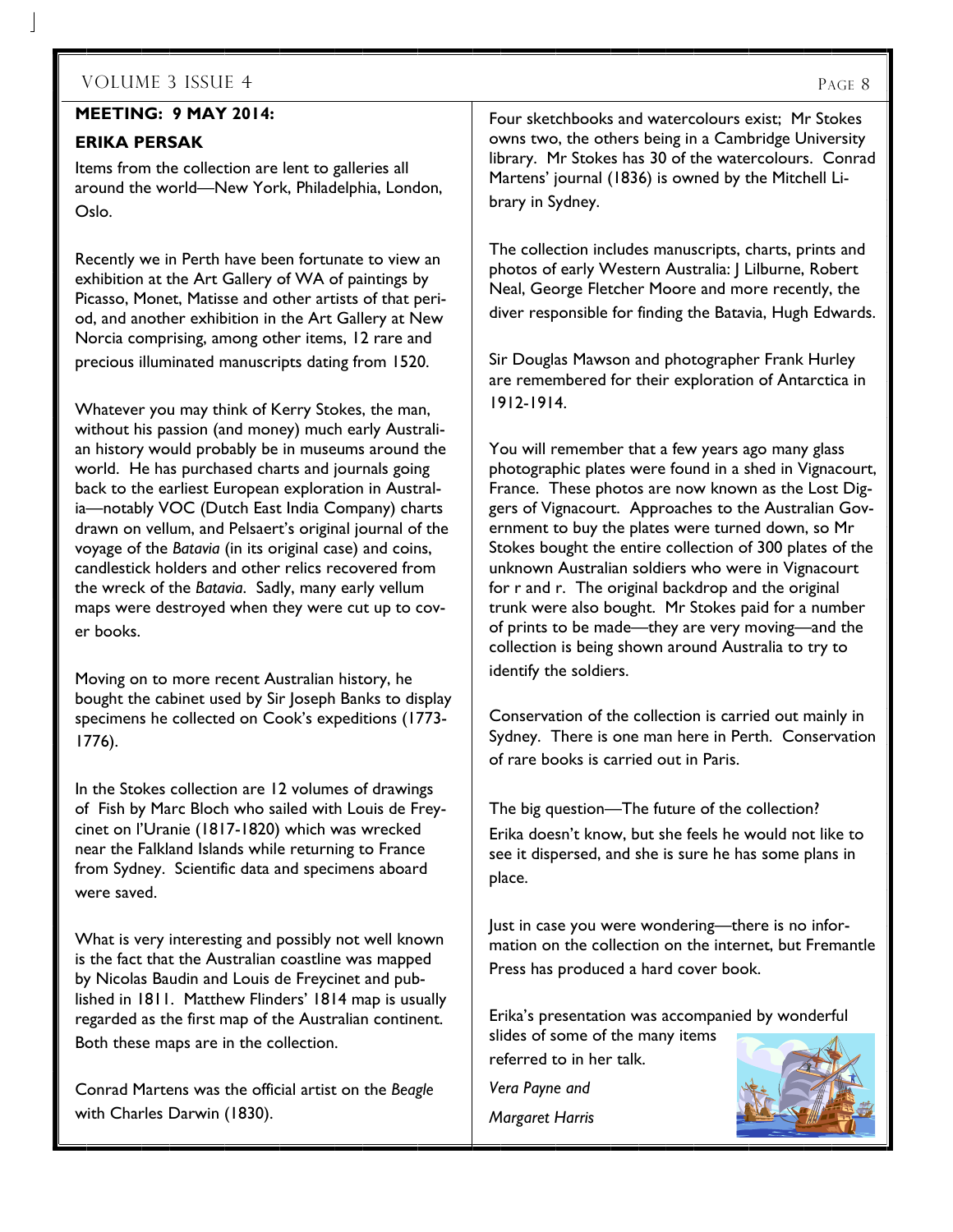#### **OPEN LETTER FROM RAC WA**

*You are encouraged to tell your local State Government Member of Parliament that the 2014-15 WA State Budget has delivered inflated fees on motorists and users of public transport, which are unjustified.* 

#### **Motoring and Parking**

The State Budget has delivered motor vehicle registration, licensing and compulsory Third Party insurance costs which are expected to increase by around 12%. The vehicle licence charge on its own will rise by 24.71%. This is despite the WA Government telling Western Australians before the State election that the cost of motoring would be kept low and affordable, and that any increases in motoring costs and charges will be kept at or below the rate of inflation.

Commuters to the city will also be among those affected with a \$365 increase in the Perth parking levy over two years. This has again increased despite the Perth Parking Account having an estimated \$48 million already sitting there in unspent funds. The budget also delivers a double blow for Western Australians following the recent deferral of major public transport infrastructure projects, with a 4% increase in public transport fares this year.

#### **Road Safety**

The Budget also forecasts that around \$73 million will be left unspent in the Road Trauma Trust Account at the end of the next financial year. This is funding from red light and speed camera fines that should be flowing sensibly to important road safety initiatives capable of saving lives in Western Australia each year. It is important that this money does not sit idle in the account like it has this year.

There is also no change to the decision to cap the level of road funding provided to local government, despite the Auditor General in 2009 identifying an \$800 million road maintenance backlog across the State.

"WE ARE HERE ON EARTH TO DO GOOD UNTO OTHERS: WHAT THE OTHERS ARE HERE FOR I HAVE NO IDEA" Anon

#### **SCAMWATCH**

SCAMwatch is warning consumers to be on the lookout for energy billing scams currently doing the rounds.



A new 'phishing' email pretending to be from reputable energy companies is currently circulating which claims you owe money for an outstanding gas or electricity bill. The email will ask you to click on a link to view or update your account and arrange payment via money transfer. If you click on the link, you risk infecting your computer with malware and having your personal information stolen. If you pay this "bill" via money transfer you will never see your money again.

BEWARE: Reports have also been received about scammers approaching consumers via phone, SMS and post.

#### **Protect yourself:**

- If you receive an email out of the blue from someone claiming that you owe money for outstanding energy usage—just press 'delete'.
- If you are not sure whether an email is a scam, verify who they are by using their official contact details to call them directly. Never use contact details provided by the sender—find them through an independent source such as a phone book or online search.
- Watch out for tell-tale signs—whilst the sender may claim to be from an official source, their email may contain spelling mistakes or poor grammar.
- Never tick on links or open attachments in an email from an unverified sender—they may contain a malicious virus.
- Keep your computer secure—always update your firewall, anti-virus and anti-spyware software, and only buy from a verified source. If you think your computer's security has been compromised, use your security software to run a virus check. If you still have doubts, contact your anti-virus provider or a computer specialist.
- Never send money to someone you don't know and trust—it's rare to recover money from a scammer. If you think you have provided your account details to a scammer, contact your bank immediately.

*Many thanks to Margaret Walsh for this timely information.*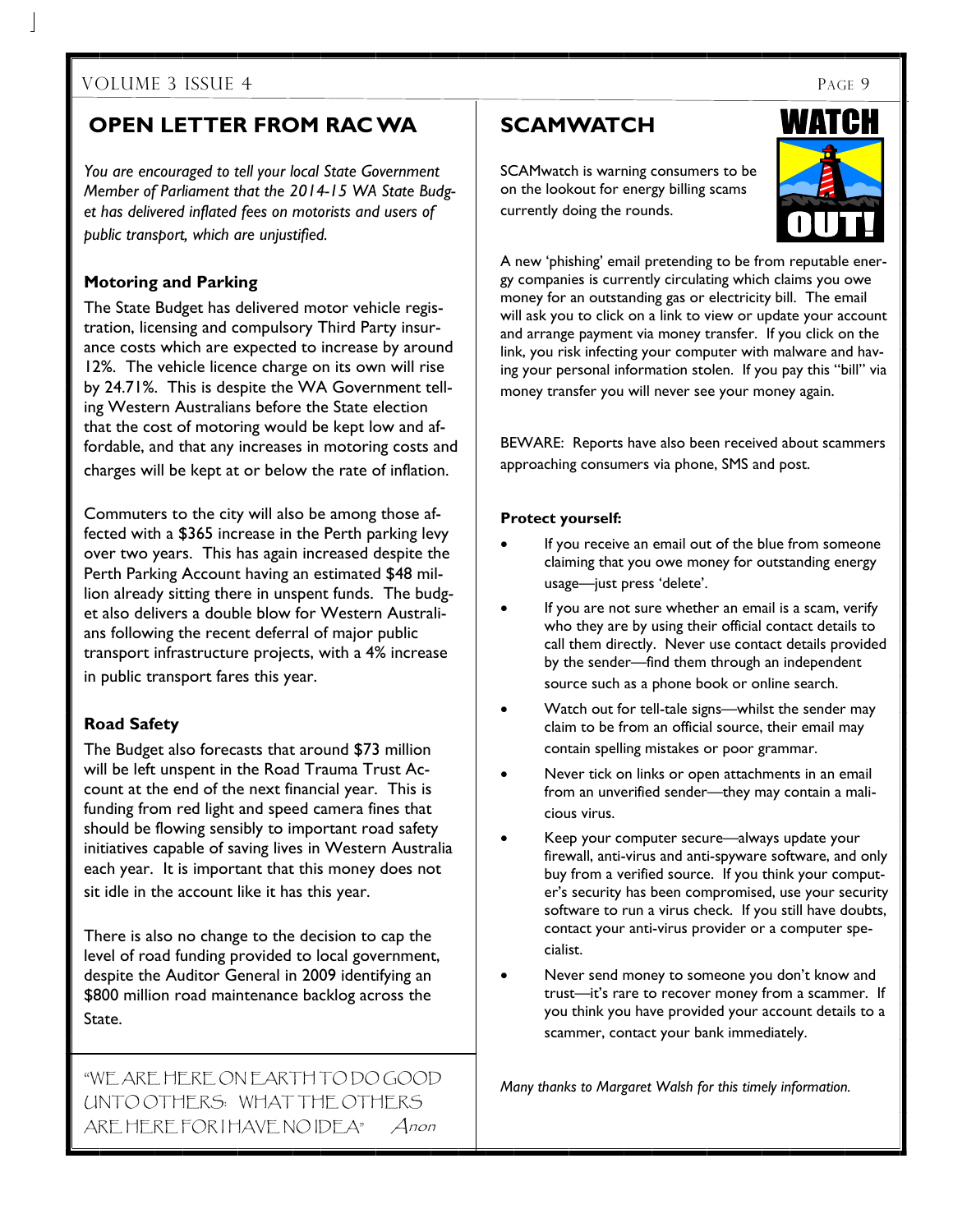# **Editorial**

John Randall, a Mandurah self funded retiree, was featured in The West Australian at the time of the release of the Federal Budget. He said:

*"I do not recommend being a self funded retiree. I think it's punishment for being provident."* 

Of course, he is exactly right. We all feel the same when the Government penalises us for our providence. But I would reliably bet that not one of us would choose the other option available to us—relying on the Age Pension for the rest of our lives.

Also in The West Australian on 26 May was an article by Bruce Brammall, an adviser with Castellan Financial Consulting. The upshot of Bruce's article was that NO politician is going to tell him when he can retire.

Bruce's article "*Sacrifice now so you decide when to retire"* should be required reading in all high schools and universities, and by all young people already in the workforce. He paints a very vivid picture of what life could be like in the future for the young of today. Working until you are 70 is a bleak prospect. But he explains very clearly that today's workers do have an option—save for your future through superannuation and share and property investments.

He finishes his article with: *" The writing is on the wall. Does the Government want us all to work longer? No. They want people who are going to be relying on the taxpayer to fund their retirement incomes to work longer. Act now to make sure you're not part of that group."* 

Very wise advice.

I remember clearly when I retired and collected my superannuation, one of the young girls in the office admin section saying "Gee, you're lucky to have that much in super." I also remember, and I told her so, that I lived very frugally for many years to put extra into my super every week, and it paid off. I certainly am very thankful that I do not have to be beholden to Centrelink and have the Government tell me when I can retire.

And, what's more, we must keep reminding the Government, of whatever persuasion, that it is people like us who are saving them millions in Centrelink payments, and for them to recognise this fact when they are considering taking away the few crumbs we get from their handouts.

*Margaret Harris* 

*Editor* 



*Pumpkins and apples are at their best right now, and this is delicious:* 

#### **DELICIOUS PUMPKIN NUT SLICE**

- 185g butter or margarine
- 1 cup caster sugar
- 1 cup plain flour
- 1 teaspoon bi-carb soda
- 1/2 teaspoon baking powder
- 1/2 teaspoon salt
- 1 1/2 teaspoon cinnamon
- 1/2 teaspoon allspice
- 1 eggs, lightly beaten
- 1/2 cup chopped pecan nuts
- 1/2 cup raisins
- 3/4 cup cooked, mashed pumpkin
- 1 cup cooked apple
- 1/2 teaspoon vanilla

Beat butter and sugar until light and fluffy. Sift dry ingredients together and add to mixture alternately with beaten eggs. Stir in remaining ingredients, mix well.

Pour into a 28 x 18 cm deep lamington tin and bake in a moderate over for 1 hour or until cooked.

Icing:

1 1/2 cups sifted icing sugar

1/2 teaspoon vanilla

250g Philadelphia cream cheese

1 teaspoons lemon juice

Beat all ingredients until light and fluffy. Spread over cooled cake and decorate with pecans.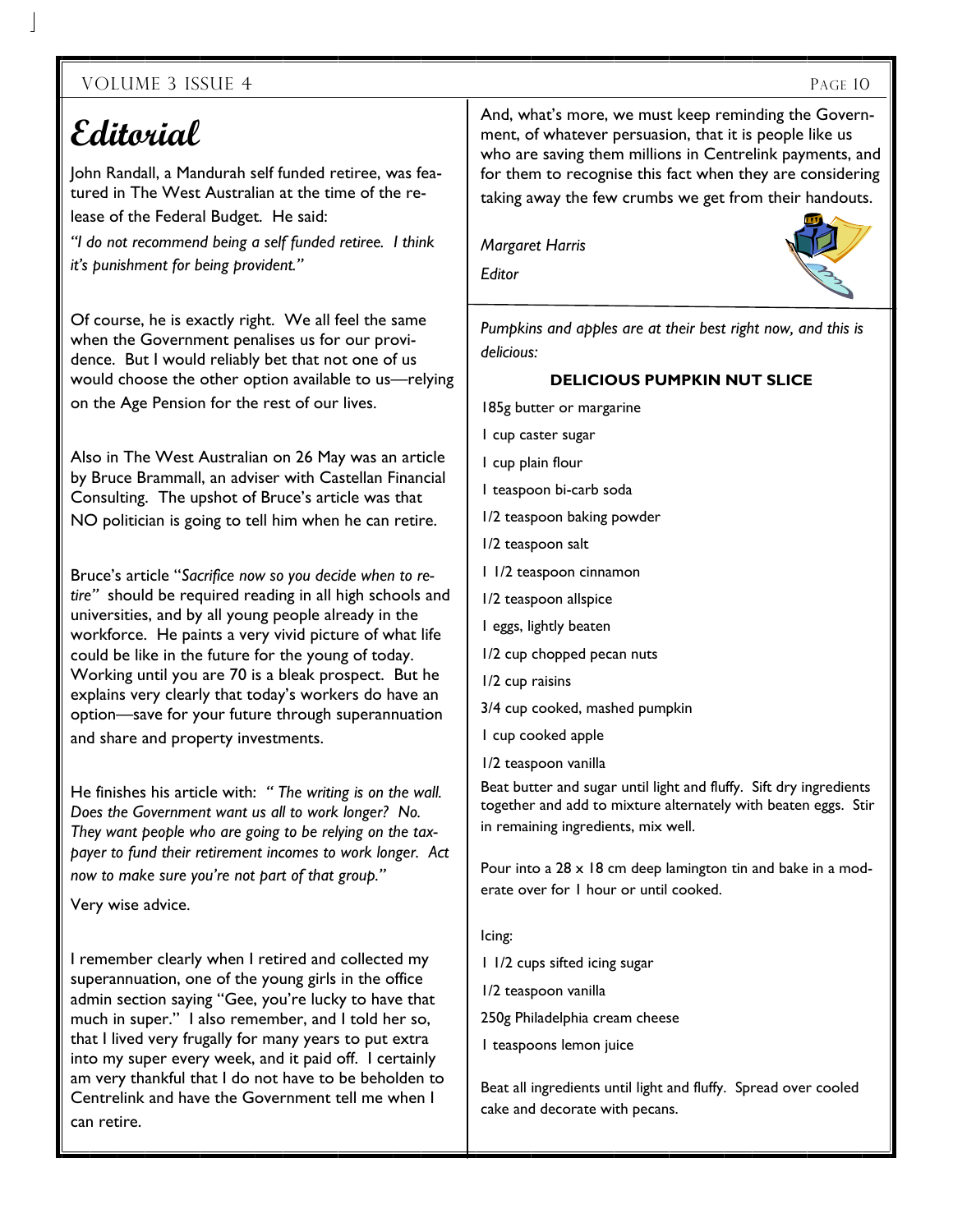#### **ON THE LIGHTER SIDE**

#### THE BATHTUB TEST

During a visit to my doctor, I asked him "How do you determine whether or not an older person should be put in an aged care home?"

"Well," he said, "we fill up a bathtub, then we offer a teaspoon, a teacup and a bucket to the person to empty the bathtub."



"Oh, I understand," I said. "A normal person would use the bucket because it is bigger than the spoon or the teacup."



"No," he said. "A normal person would pull the plug. Do you want a bed near the window?"

A distraught senior citizen phoned her doctor's office.

"Is it true," she wanted to know, "that the medication you prescribed has to be taken for the rest of my life?"

"Yes, I'm afraid so," the doctor told her.

There was a moment of silence before the senior lady replied.

"I'm wondering, then, just how serious is my condition because this prescription is marked 'NO REFILLS'."

#### **BUDGET CUTS**

The AMA has weighed in on Joe Hockey's changes to Australia's health services:

- The allergists voted to scratch them, ….but the
- Dermatologists advised not to make any rash moves.
- The Gastroenterologists had a sort of a gut feeling about it, but the….
- Neurologists thought he had a lot of nerve.
- The Obstetricians felt he was labouring under a misconception.
- Opthalmologists considered the ideas shortsighted.
- Pathologists yelled "Over my dead body!" while the….
- Paediatricians said "Oh, grow up!"
- The Psychiatrists thought the ideas were madness, while the….
- Radiologists could see right through them.
- The Surgeons were fed up with the cuts and decided to wash their hands of the whole thing.
- The ENT Specialists didn't swallow it, and just wouldn't hear of it.
- The Pharmacists thought it was a bitter pill to swallow, and the….
- Plastic Surgeons said "This puts a whole new face on the matter"
- The Podiatrists thought it was a step forward, but the….
- Urologists were pissed off at the whole idea.
- The Anaesthetists thought the ideas were a gas, but the….
- Cardiologists didn't have the heart to say no.

In the end, the Proctologists won out, leaving the entire decision up to the a\*\*\*holes in Parliament.

*It doesn't take long for these gems to circulate through space, and thanks to Sid Breeden for passing them on.*